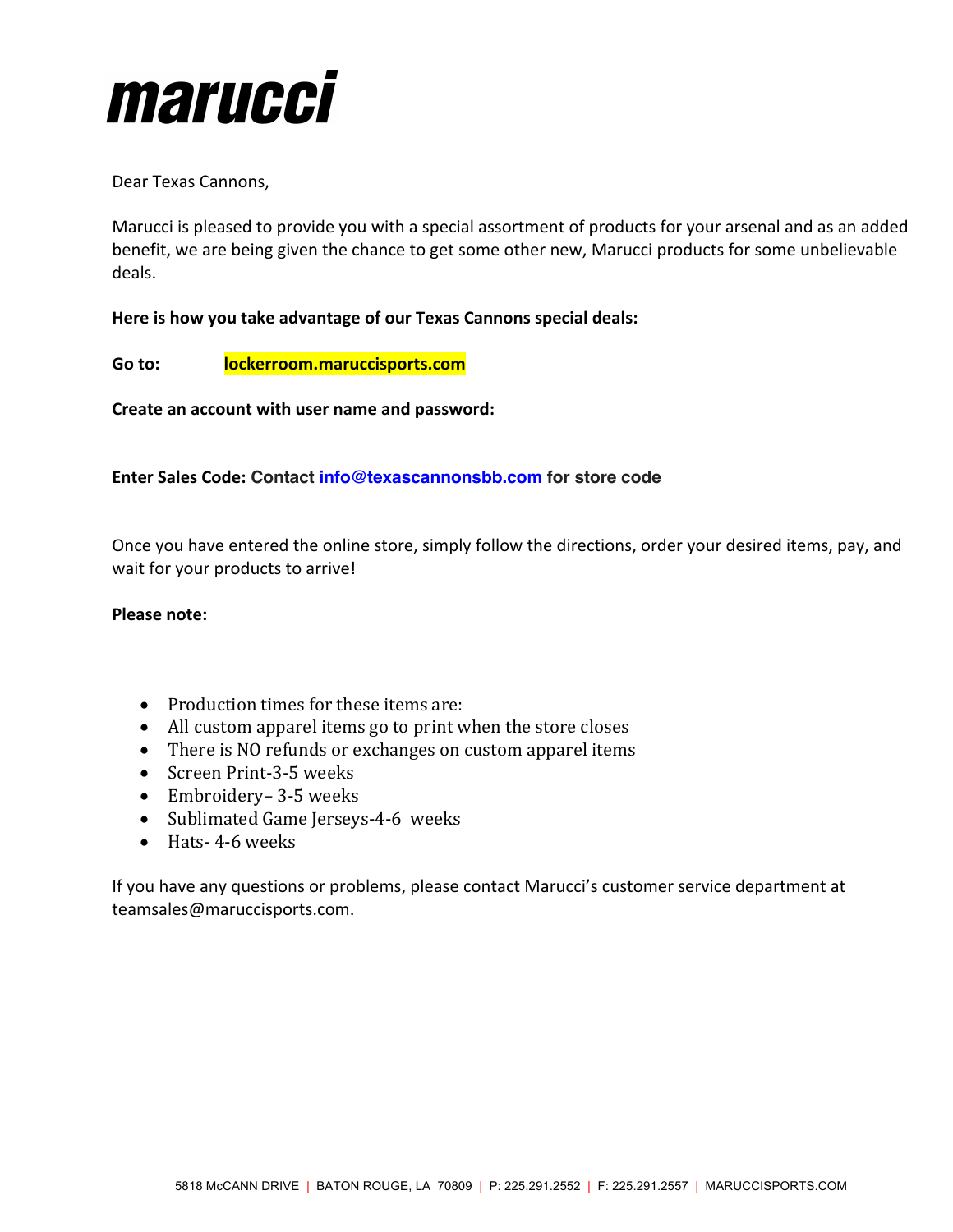

# Checkout Tips

- 1.) You must register an account before you can place your first order. The first time you enter the site.
	- a.) Click the user drop down box in the top right-hand corner; click login

| marucci                                                                                                                                                                                                                                                            |                                                                                                                                                                                                                                                                                                                                                                                                                                                                                                                                                                                                | Q |
|--------------------------------------------------------------------------------------------------------------------------------------------------------------------------------------------------------------------------------------------------------------------|------------------------------------------------------------------------------------------------------------------------------------------------------------------------------------------------------------------------------------------------------------------------------------------------------------------------------------------------------------------------------------------------------------------------------------------------------------------------------------------------------------------------------------------------------------------------------------------------|---|
|                                                                                                                                                                                                                                                                    | NEXT DEADLINE: WEDNESDAY, JANUARY 1, 2020<br>HIDE WELCOME MESSAGE<br>Thank you for choosing Marucci, and welcome to your online store, GPS Legends Baseball! We are looking forward to providing you with high<br>quality gear and excellent service! #HonortheGame All custom apparel will go to print when the sale closes. Custom items will take 2-4 weeks for<br>completion. Sublimated jerseys will take 4+6 weeks for completion. There will be NO refunds or exchanges on any custom apparel items. There<br>will be NO refunds or exchanges on any custom apparel items.              |   |
|                                                                                                                                                                                                                                                                    | GRS GPS LEGENDS BASEBALL                                                                                                                                                                                                                                                                                                                                                                                                                                                                                                                                                                       |   |
| Packages<br>Uniform Items<br>Fan Apparel<br>Women's Fan Apparel<br>Metal Bats ><br>Wood Bats<br><b>Specialty Bats</b><br>Fielding Gloves ><br>Bags<br><b>Batting Gloves</b><br><b>Protective Gear</b><br>Apparel ><br>Accessories ><br>Helmets<br>Marucci Vision > | PLAYER PACKAGE WITH CUSTOM BATTING GLOVE BUNDLE<br>\$175.00-\$245.00<br><b>INCLUDES:</b><br>GT 25<br>• Choice of WHITE JERSEY:<br>· WHITE YOUTH SUBLIMATED CREW NECK JERSEY<br>. WHITE ADULT SUBLIMATED CREW NECK JERSEY<br>23<br>• Choice of RED JERSEY:<br>. RED YOUTH SUBLIMATED CREW NECK JERSEY<br>. RED ADULT SUBLIMATED CREW NECK JERSEY<br>• Choice of BAG OPTION:<br>· GPS F5 BAT PACK<br>· GPS WHEELED GEAR BAG<br>• Choice of CUSTOM BATTING GLOVE:<br>· GPS YOUTH CUSTOM BATTING GLOVES<br>· GPS ADULT CUSTOM BATTING GLOVES<br>+2 more<br>· GPS GAME HAT<br><b>GET THE BUNDLE</b> |   |
|                                                                                                                                                                                                                                                                    |                                                                                                                                                                                                                                                                                                                                                                                                                                                                                                                                                                                                |   |
|                                                                                                                                                                                                                                                                    |                                                                                                                                                                                                                                                                                                                                                                                                                                                                                                                                                                                                |   |
|                                                                                                                                                                                                                                                                    | "Click need an Account?" Register your account<br>← → C 自 lockerroom.maruccisports.com/#/login?returnUrl=%2Fstore%2FZ3BzbGVnZW5kcw%253D%253D%2Fbundles                                                                                                                                                                                                                                                                                                                                                                                                                                         |   |
| marucci                                                                                                                                                                                                                                                            |                                                                                                                                                                                                                                                                                                                                                                                                                                                                                                                                                                                                | Q |
|                                                                                                                                                                                                                                                                    | NEXT DEADLINE: WEDNESDAY, JANUARY 1, 2020<br>HIDE WELCOME MESSAGE<br>Thank you for choosing Marucci, and welcome to your online store, GPS Legends Baseball! We are looking forward to providing you with high<br>quality gear and excellent service! #HonortheGame All custom apparel will go to print when the sale closes. Custom items will take 2-4 weeks for<br>completion. Sublimated jerseys will take 4-6 weeks for completion. There will<br>will be NO refunds or exchanges on any custom apparel items.                                                                            |   |
|                                                                                                                                                                                                                                                                    | <b>GRS</b> GPS LEGENDS BASEBALL                                                                                                                                                                                                                                                                                                                                                                                                                                                                                                                                                                |   |
|                                                                                                                                                                                                                                                                    |                                                                                                                                                                                                                                                                                                                                                                                                                                                                                                                                                                                                |   |
|                                                                                                                                                                                                                                                                    |                                                                                                                                                                                                                                                                                                                                                                                                                                                                                                                                                                                                |   |
|                                                                                                                                                                                                                                                                    | <b>OCKER ROOM</b>                                                                                                                                                                                                                                                                                                                                                                                                                                                                                                                                                                              |   |
|                                                                                                                                                                                                                                                                    | <b>Fmail Address</b>                                                                                                                                                                                                                                                                                                                                                                                                                                                                                                                                                                           |   |
|                                                                                                                                                                                                                                                                    | Password                                                                                                                                                                                                                                                                                                                                                                                                                                                                                                                                                                                       |   |
|                                                                                                                                                                                                                                                                    | Need an Account?<br><b>Forgot Password</b>                                                                                                                                                                                                                                                                                                                                                                                                                                                                                                                                                     |   |

2.) If you have multiple children in the organization, you must place two separate orders for the player package. Two player packages cannot be placed on the same order.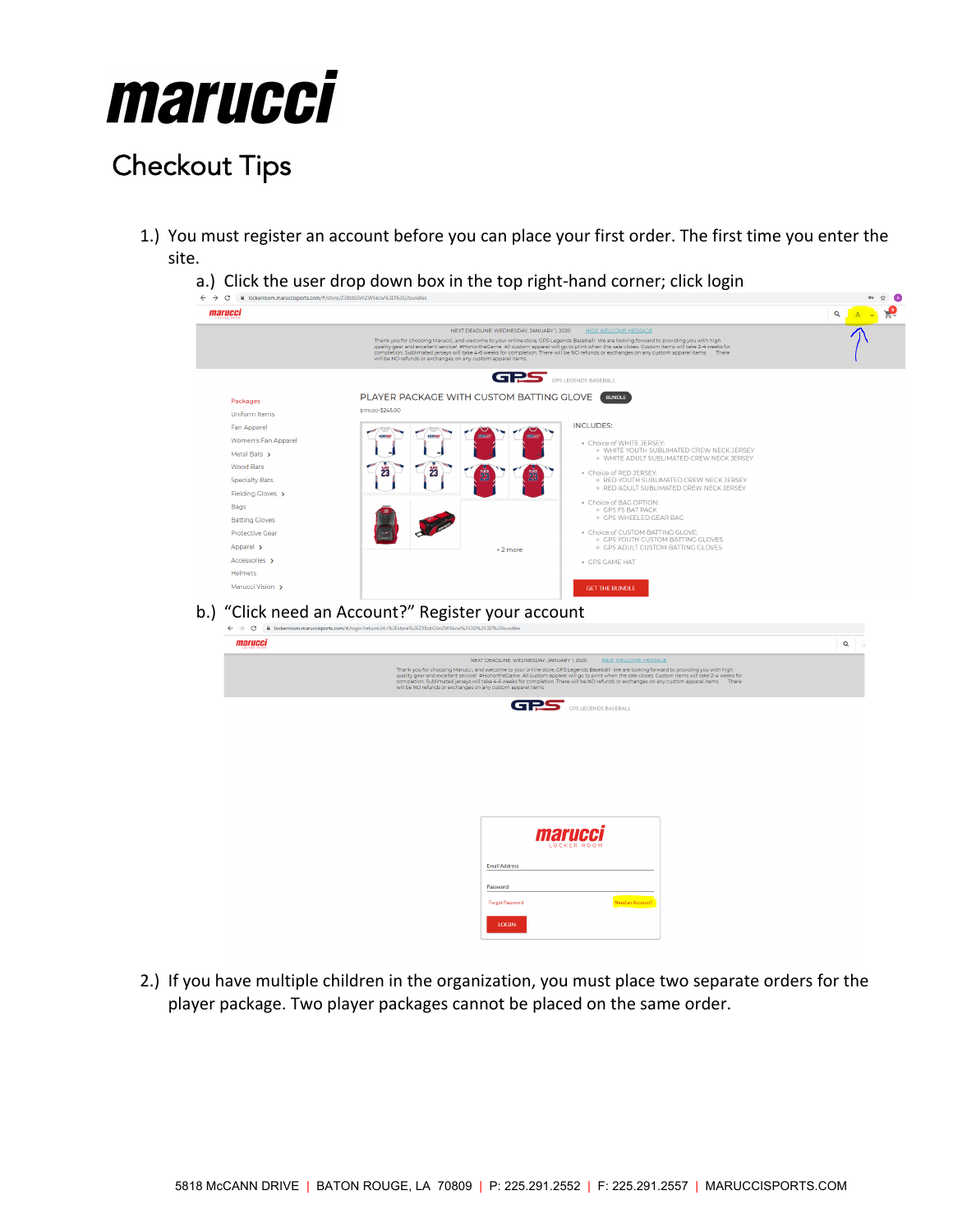

## **Returns/Exchanges:**

- **- Metal bats**
	- $\circ$  If you purchased a metal bat through your team/organization's personal item order website, you may return or exchange your bat within 60 days from the date you received the product. Bats must be new, unused, in their original packaging, and include proof of purchase. Marucci will only exchange metal bats for another size or model at the same price point. Marucci will not refund or exchange any engraved or used bats. Visit www.maruccisports.com/returns to complete the return authorization form.

## **- Wood Bats**

 $\circ$  If you purchased a wood bat through your team/organization's personal item order website, you may return or exchange your bat within 30 days from the date you received the product for another size in the same model or for another model at the same price point. Wood bats must be new, unused, in their original packaging, and include proof of purchase. Marucci will not exchange any engraved, customized or used wood bats. . Visit www.maruccisports.com/returns to complete the return authorization form.

## **- Soft Goods**

 $\circ$  If you purchased batting gloves, wrist guards, bags or fielding gloves through your team/organization's personal item order website, you may return or exchange your items within 30 days from the date you received the product. Batting gloves, wrist guards and bags must be new, unused, in their original packaging, and include proof of purchase. Fielding gloves will fall under our 30-day Pro Fit Guarantee, which ensures an exchange for another glove model or a full refund if you are not 100% satisfied with your purchase. Marucci will not refund or exchange any customized fielding gloves, customized/used bags or used batting gloves and wrist guards.

#### **- Protective Gear**

 $\circ$  If you purchased a helmet or catcher's gear through your team/organization's personal item order website, you may return or exchange your items within 30 days from the date you received the product. Batting helmets will fall under our 30-day Pro Fit Guarantee, which ensures an exchange for another helmet size or a full refund if you are not 100% satisfied with your purchase. Catcher's gear must be new, unused, in their original packaging, and include proof of purchase. Marucci will provide a one-time repair or replacement within 12 months from the date of purchase, which will cover padding, workmanship, material, and manufacturing defects on all catcher's gear. A replacement in regard to any of the following instances will be of the same size and color as originally purchased by the customer.

## **- Apparel**

 $\circ$  If you purchased non-customized apparel through your team/organization's personal item order website, you may return or exchange your items within 30 days from the date you received the product. The items must be unworn with the tags still attached to qualify for an exchange. Marucci will not refund or exchange any customized apparel items.

Once you've reviewed the Terms and Conditions above, please return your Marucci product(s) along with proof of purchase by prepaid carrier to the following address:

#### **Marucci Sports- Team Sales Returns 5801 McCann Drive Baton Rouge, LA 70809**

5818 McCANN DRIVE | BATON ROUGE, LA 70809 | P: 225.291.2552 | F: 225.291.2557 | MARUCCISPORTS.COM Once your items arrive at the Marucci Sports facility, please allow 3-5 business days for all refunds/exchanges to be processed. For all warranty claims and information, please visit www.maruccisports.com/returns to review the full